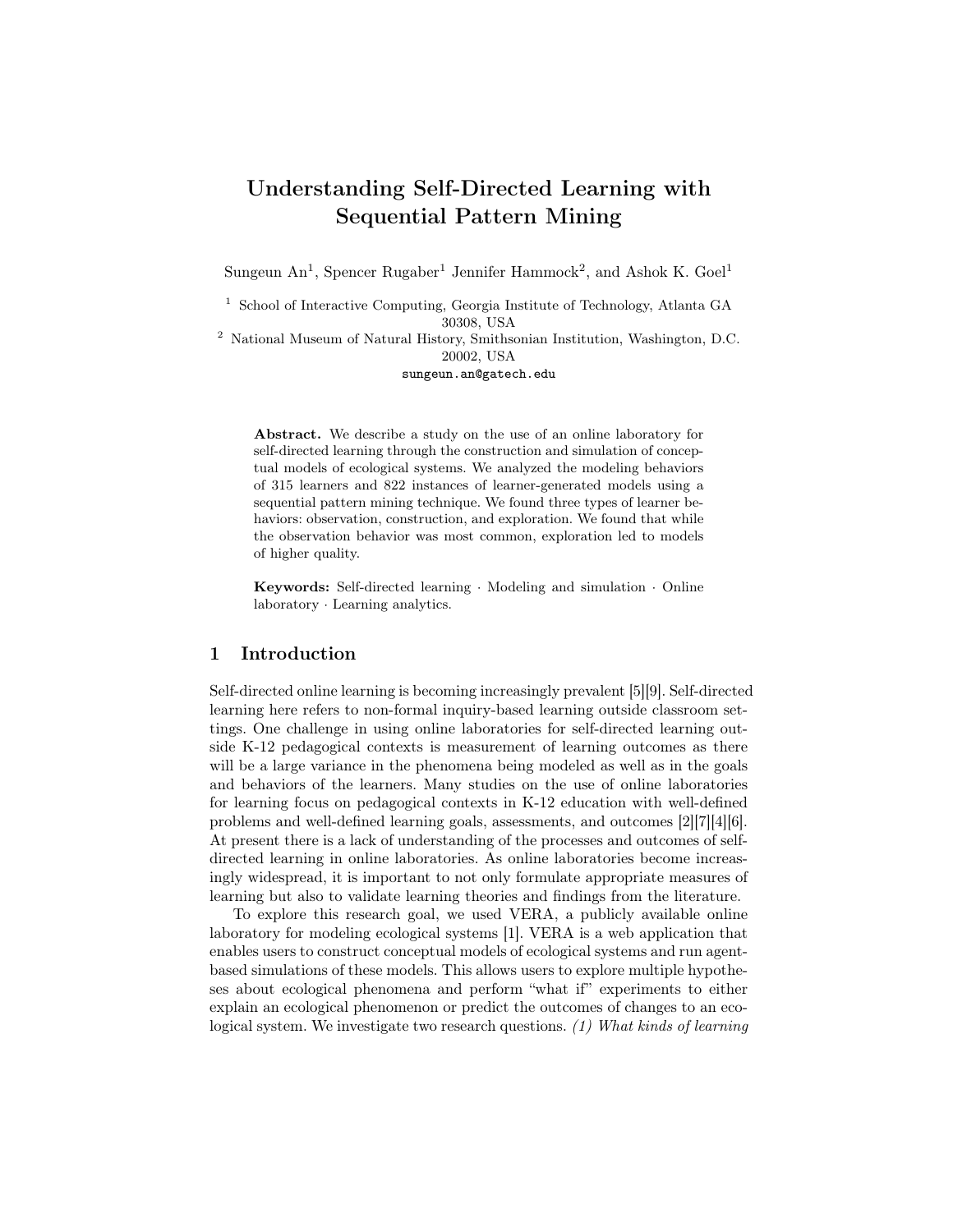behaviors emerge in self-directed learning using VERA? (2) How do the learning behaviors relate to model quality? In this study, the learning goals, as well as the demographics of the learners or even their precise geographical location are unknown; only the modeling behaviors and outcomes are observable.

## 2 Data Analysis

We analyzed the behaviors of 315 learners and the outcomes of 822 models generated by the learners over three years (2018-21). This section describes four analysis tasks: defining activities, creating activity sequences, segmenting activity sequences, and clustering similar sequences.

#### 2.1 Learning Behaviors

Learners' log data within the VERA system creates timestamped records of actions such as adding a component, removing a component, or connecting two components with a relationship. These individual actions were categorized into three activity classes: model construction, parameterization, and simulation [7]. A Model Construction activity is defined as an insertion of a component or a relationship into a model or removal of a portion of the model. A Parameterization activity is defined as modification of a component's or relationship's parameter value. A Simulation activity is defined as the execution of a simulation.

We extracted activity sequences for every model created by a learner. For instance, if a learner performed a series of actions–adding a component, adding another component, and running a simulation–the activity sequence is 'ccs' (construction, construction, simulation). Given that an activity has no time duration in our data, we focus on the transition from one activity to another. This makes for 822 activity sequences, one for each model created by the 315 learners.

The activity sequences were divided into three groups of similar lengths (short, medium, long) based on two local minima in density using a segmentation optimization method (Kernel Density Estimation). Too short or too long sequences that are above a threshold of mean  $+ 2*SD$  and below the threshold of mean -  $2*SD$  were eliminated (N=33). Then the Levenshtein Distance was applied within each length group [8]. An Agglomerative Hierarchical method, the most common type of hierarchical clustering to group objects in clusters based on their similarity, is used to aggregate the most similar sequences based on the Levenshtein distance matrix [3].

#### 2.2 Model Outcomes

We used two proxies to measure model quality. *Model complexity* is defined as the total number of model components and relationships (referred as depth in [9]). Model variety is defined as the number of unique components and relationships used in the model (commonly referred as breadth [9]).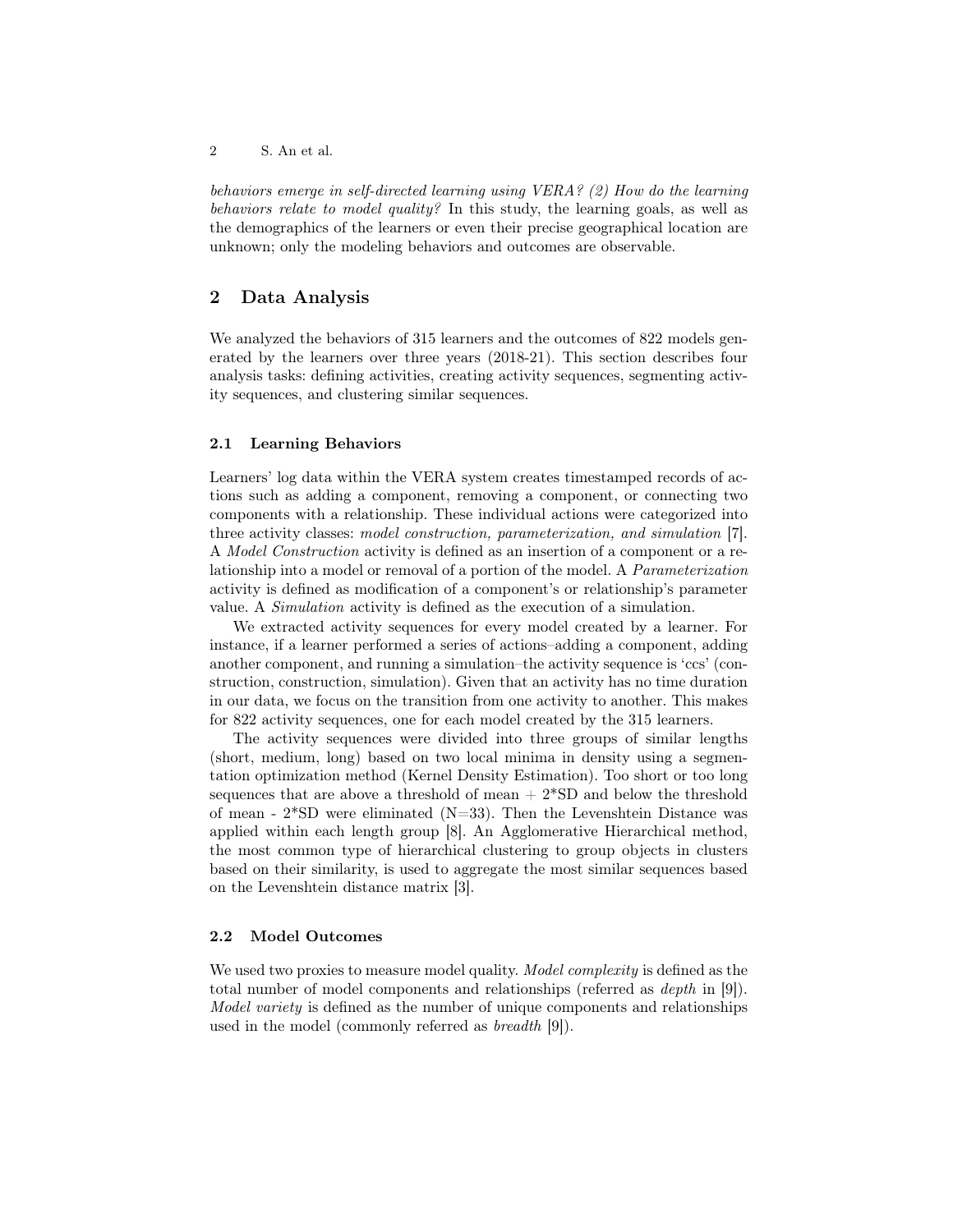## 3 Results and Discussions

A total of seven clusters from three length groups were derived based on hierarchical structure of the dendrogram and visually compared and merged into three clusters. Figure 1 illustrates the resulting three clusters in VERA with 16 randomly selected example sequences for each cluster using the visualization technique in [3]. Each horizontal line in the figure shows a sequence of activities in a model, the length of an activity in a sequence corresponds to the frequency of the activity. The sequence clusters have the following characteristics:

- 1. **Type 1** ( $N=382$ ): *Observation*. The learners engage in experimenting with different simulation parameters with very little or no evidence of construction of conceptual models.
- 2. **Type 2** ( $N=338$ ): *Construction*. The learners engage in short sessions of model construction with little or no simulation of the conceptual models.
- 3. Type 3 (N=69): Exploration (or Full Cycle). The learners engage in a full cycle of model construction, parameterization, and simulation.



Fig. 1. Three Behavior Clusters of Similar Activity Sequences.

There was a statistically significant difference in model quality among the types as determined by one-way ANOVA test (complexity:  $p<.001$ ,  $f=75.36$ ; model variety:  $p < .001$ ,  $f = 26.80$ ) and t-tests for pairwise comparisons. The conceptual models that manifested Type 3 behavior had the most complex models